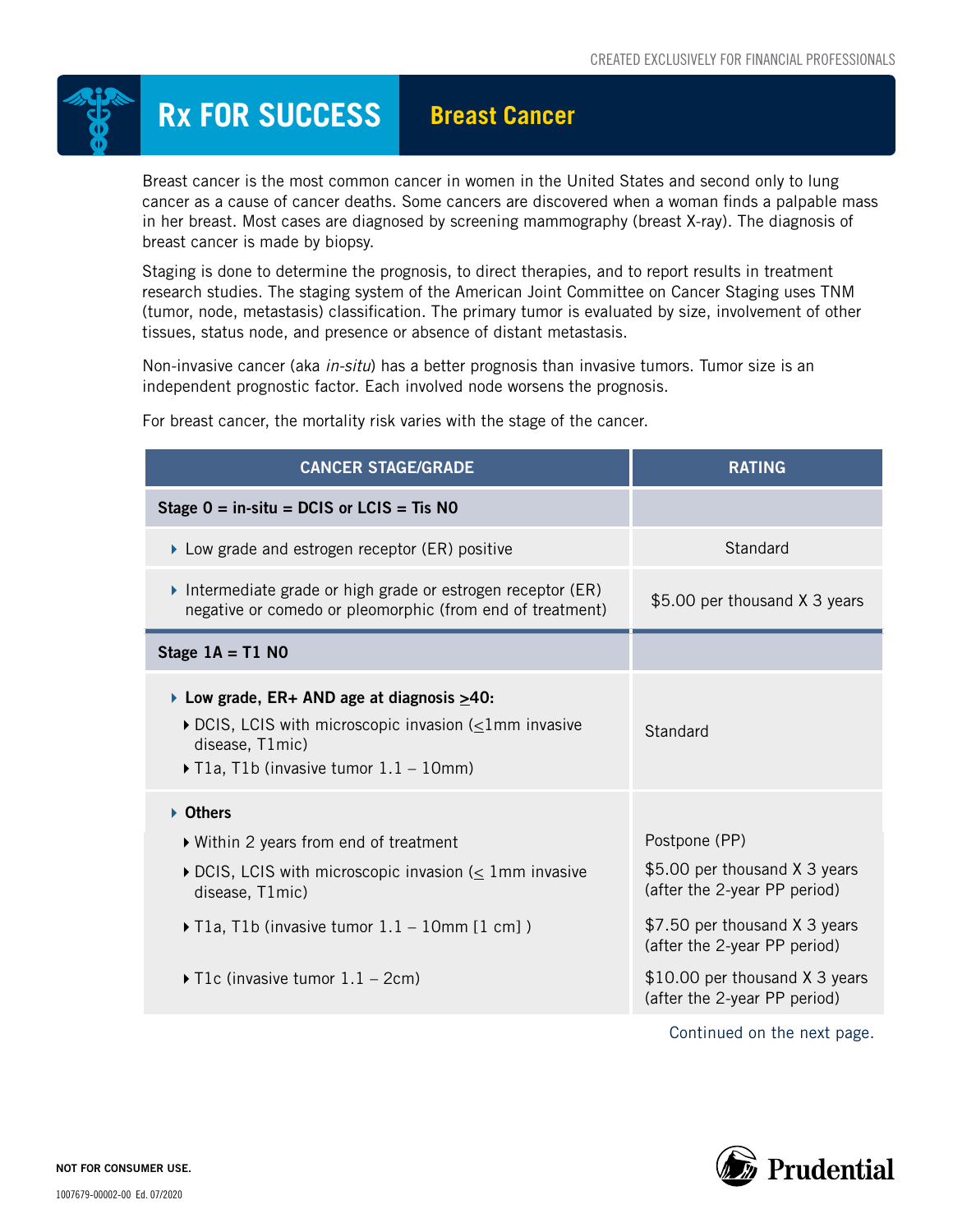| <b>CANCER STAGE/GRADE</b>                                                                                            | <b>RATING</b>                                                                 |  |
|----------------------------------------------------------------------------------------------------------------------|-------------------------------------------------------------------------------|--|
| Stage $1B = T0-1$ N1mic                                                                                              |                                                                               |  |
| ▶ Within 2 years from end of treatment                                                                               | Postpone (PP)                                                                 |  |
| Tumor $\leq$ 2cm with 1 to 3 nodes positive (axillary or<br>intramammary only) by immunochemistry or PCR             | Table B and \$10.00 per<br>thousand X 3 years (after the<br>2-year PP period) |  |
| Tumor $\leq$ 2cm with 1 to 3 nodes positive (axillary or<br>intramammary only) for microscopic disease ( $\leq$ 2mm) | Table B and \$10.00 per<br>thousand X 4 years (after the<br>2-year PP period) |  |
| $\triangleright$ >3 nodes positive or nodes other than axillary or<br>intramammary                                   | Postpone 15 years, then<br>individual consideration                           |  |
| Stage $2A = T0-1 N1$ or T2 N0                                                                                        |                                                                               |  |
| ▶ Within 5 years from end of treatment                                                                               | Postpone (PP)                                                                 |  |
| $\triangleright$ Tumor 2.1 – 5cm with no positive nodes                                                              | Table B and \$10.00 per<br>thousand X 5 years (after the<br>5-year PP period) |  |
| ▶ Tumor <2cm with 1 to 3 nodes positive (axillary or<br>intramammary only)                                           | Table B and \$10.00 per<br>thousand X 6 years (after the<br>5-year PP period) |  |
| $\triangleright$ >3 nodes positive or nodes other than axillary or<br>intramammary                                   | Postpone 15 years, then<br>individual consideration                           |  |
| Stage $2B = T2 N1$ or T3 N0                                                                                          |                                                                               |  |
| $\triangleright$ Tumor 2.1 – 5cm with 1 to 3 nodes positive (axillary or<br>intramammary only)                       | Postpone 10 years, then<br>individual consideration                           |  |
| ▶ Tumor > 5cm with no positive nodes                                                                                 | Postpone 10 years, then<br>individual consideration                           |  |
| $\triangleright$ >3 nodes positive or nodes other than axillary/intramammary                                         | Postpone 15 years, then<br>individual consideration                           |  |
| Stages 3 and 4                                                                                                       | Postpone 15 years, then<br>individual consideration                           |  |

Additional two Tables is age < 40 at time of diagnosis.

Credit one to two Tables at 10-year if tumor was estrogen receptor negative. Credit one to two Tables at 20-year if tumor was estrogen receptor positive.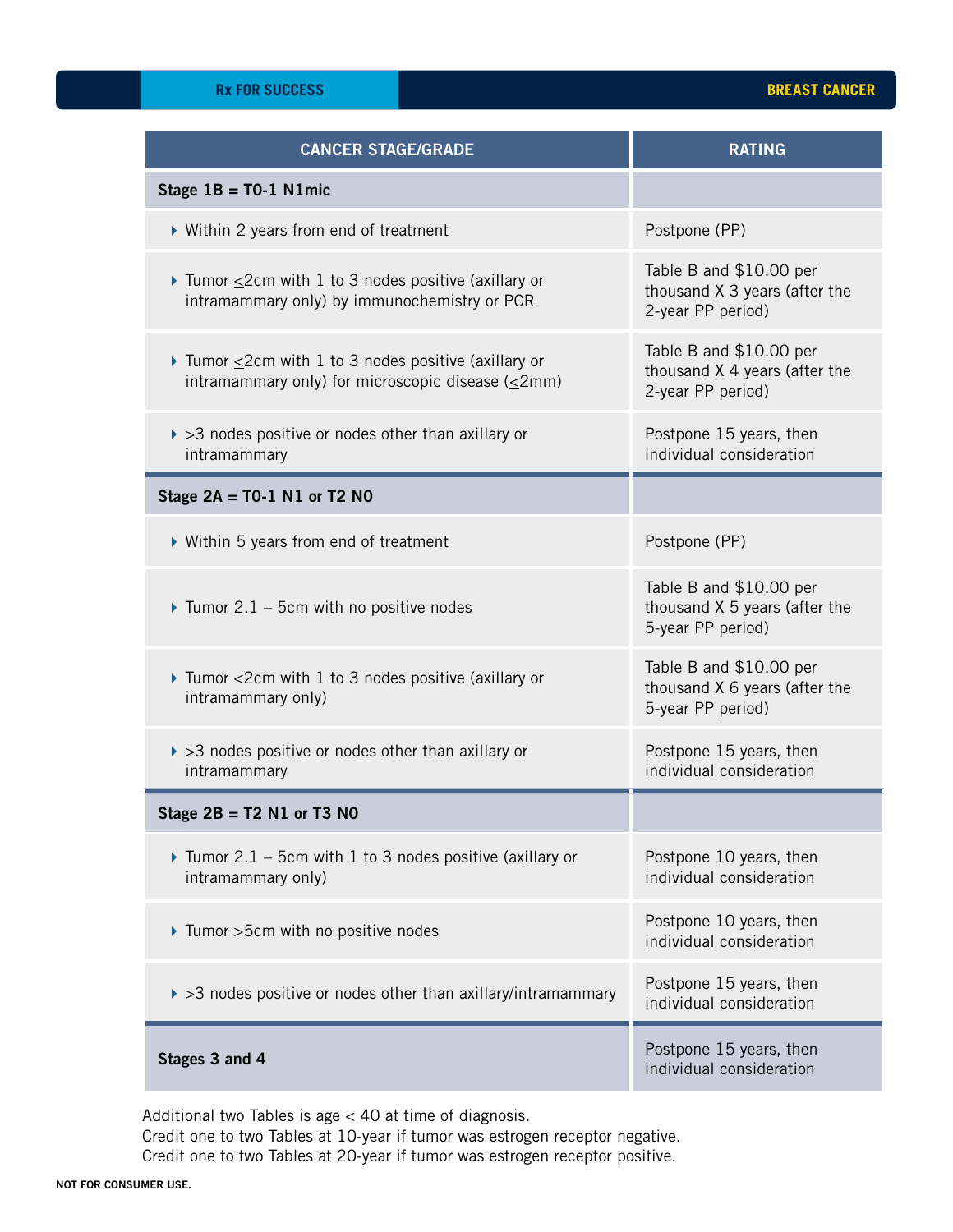Lifelong follow-up is required to detect recurrences, which can occur as late as decades after the initial diagnosis of cancer.

This flyer shows our malignant tumor rating schedule absent other significant health problems for individual policies. Other prognostic factors besides lymph node involvement and tumor size that can affect the underwriting rating include adequate follow-up care, hormone receptor status, grade, and age at diagnosis.

Example: Stage 1A breast cancer, tumor size very small (T1mic) and N0 (no nodal involvement), Hi grade, estrogen receptor (ER) negative diagnosed in a woman age 44 who is now in the third year following treatment would be rated with a Temporary Extra of \$5.00 per thousand for 3 years.

*To get an idea of how a client with a history of breast cancer would be viewed in the underwriting process, use the Ask "Rx"pert Underwriter on the next page for an informal quote.*

This material is intended for insurance informational purposes only and is not personal medical advice for clients. Rates and availability will vary based on the satisfaction of our underwriting criteria. Underwriting rules are subject to change at our discretion.

This material is being provided for informational or educational purposes only and does not take into account the investment objectives or financial situation of any clients or prospective clients. The information is not intended as investment advice and is not a recommendation about managing or investing a client's retirement savings. Clients seeking information regarding their particular investment needs should contact a financial professional.

Life Insurance issued by The Prudential Insurance Company of America and its affiliates, Newark, NJ.

## NOT FOR CONSUMER USE.

© 2020 Prudential Financial, Inc. and its related entities. Prudential, the Prudential logo, and the Rock symbol are service marks of Prudential Financial, Inc. and its related entities, registered in many jurisdictions worldwide.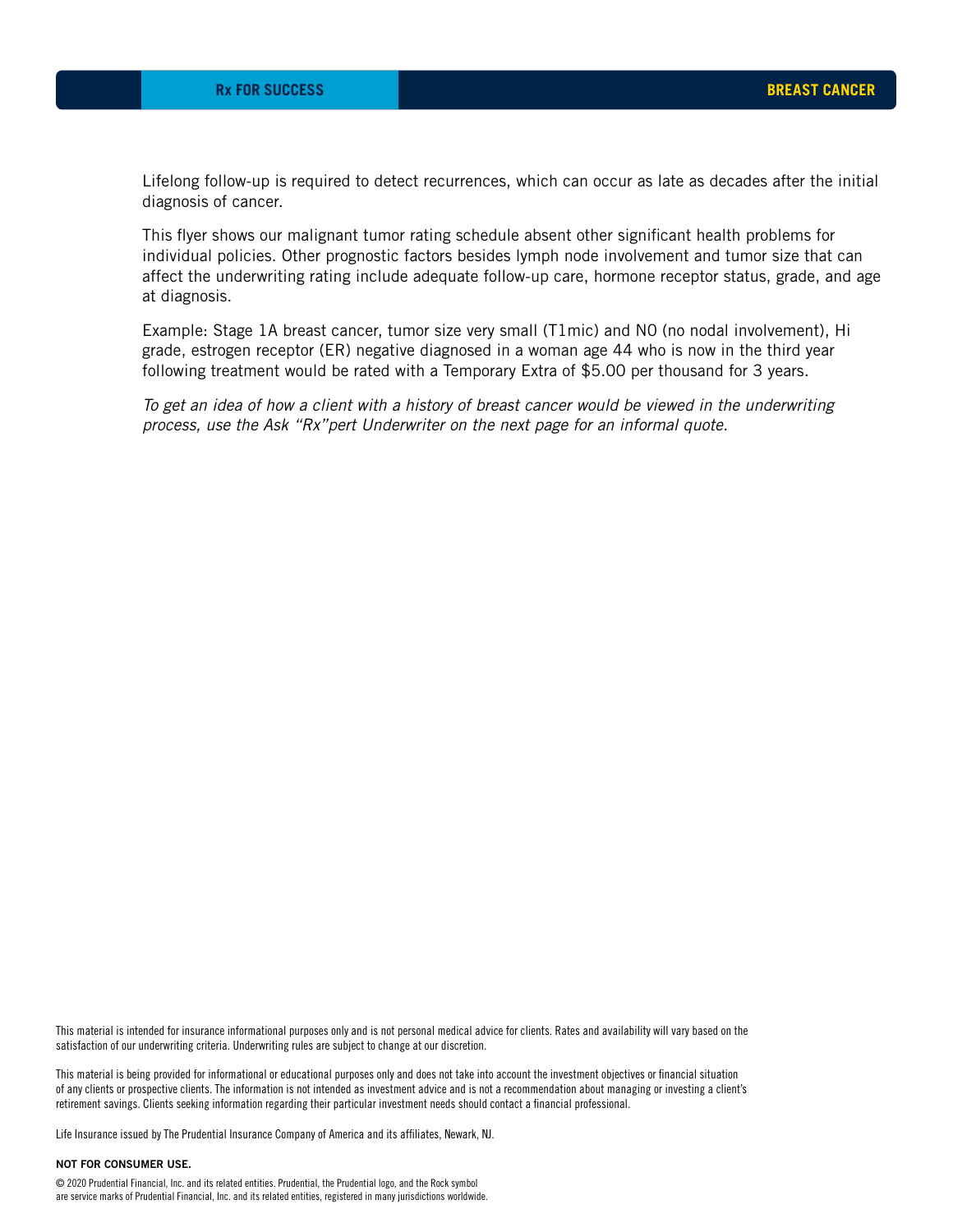| Ask "Rx"pert Underwriter (Ask Our Expert)                                                 |                                                                                                                     |  |  |  |  |
|-------------------------------------------------------------------------------------------|---------------------------------------------------------------------------------------------------------------------|--|--|--|--|
|                                                                                           | After reading the Rx for Success on breast cancer, use this form to Ask "Rx"pert Underwriter for an informal quote. |  |  |  |  |
|                                                                                           |                                                                                                                     |  |  |  |  |
| If your client has had breast cancer, please answer the following:                        |                                                                                                                     |  |  |  |  |
| 1. Please list date of diagnosis.                                                         |                                                                                                                     |  |  |  |  |
|                                                                                           |                                                                                                                     |  |  |  |  |
| 2. How was the cancer treated?                                                            |                                                                                                                     |  |  |  |  |
| $\Box$ Removing the tumor only<br>$\Box$ Lumpectomy or wide excision<br>$\Box$ Mastectomy | $\Box$ Radiation therapy<br>$\Box$ Chemotherapy<br>$\Box$ Hormonal therapy (tamoxifen)                              |  |  |  |  |
| 3. Please list the date treatment was completed.                                          |                                                                                                                     |  |  |  |  |
|                                                                                           |                                                                                                                     |  |  |  |  |
| 4. Is your client on any medications?                                                     |                                                                                                                     |  |  |  |  |
| $\square$ No                                                                              |                                                                                                                     |  |  |  |  |
| 5. What stage was the cancer and what was the size of the tumor?                          |                                                                                                                     |  |  |  |  |
| $\Box$ Stage O (in-situ)<br>$\Box$ Stage I<br>$\Box$ Stage II                             | $\Box$ Stage III<br>$\Box$ Stage IV                                                                                 |  |  |  |  |
| 6. Were lymph nodes involved?                                                             |                                                                                                                     |  |  |  |  |
| $\square$ No                                                                              |                                                                                                                     |  |  |  |  |
| 7. Has there been any evidence of recurrence?                                             |                                                                                                                     |  |  |  |  |
| $\Box$ No                                                                                 | $\Box$ Yes. Please give details.                                                                                    |  |  |  |  |
| 8. Date and results of last mammogram.                                                    |                                                                                                                     |  |  |  |  |
|                                                                                           | Date Results Results And Allen and Allen And Allen and Allen And Allen And Allen And Allen And Allen                |  |  |  |  |

Continued on the next page.